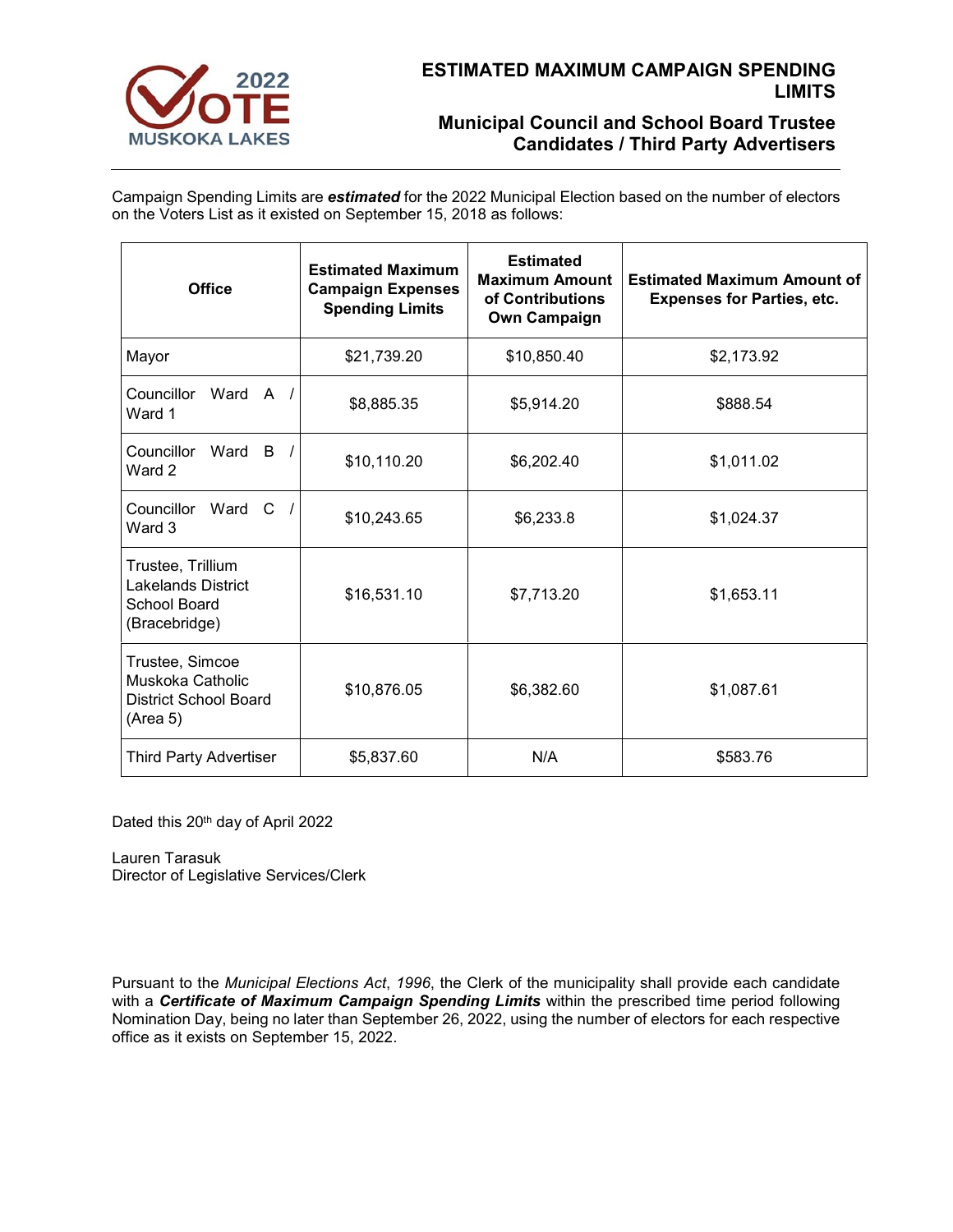

# **CANDIDATES OWN CAMPAIGN - ESTIMATED CALCULATIONS - MAXIMUM CAMPAIGN CONTRIBUTIONS – 2022 ELECTION**

*Municipal Elections Act, 1996, s. 33.0.2 (1), 88.9.1 (1)*

## **TOWNSHIP OF MUSKOKA LAKES - MUNICIPAL OFFICES**

## **Estimated Calculations – Maximum Contributions to Candidate's Own Campaign**

Candidate for head of Council – contributions to the candidate's own election campaign cannot exceed the lessor of \$7,500.00 + \$0.20 per elector entitled to vote for the office or \$25,000.00

**Mayor 2018** - no. of electors entitled to vote – 16,752

 $$7,500.00 + $3,350.40$  (\$0.20 x 16,752) = \$10,850.40

Candidate for another office – contributions to the candidate's own election campaign cannot exceed the lessor of \$5,000.00 + \$0.20 per elector entitled to vote for the office or \$25,000.00

| <b>Councillor Ward A / Ward 1</b> | 2018 | - no. of electors entitled to vote $-4,571$            |  |
|-----------------------------------|------|--------------------------------------------------------|--|
|                                   |      | $$5,000.00 + $914.20 ($0.20 \times 4,571) = $5,914.20$ |  |
| <b>Councillor Ward B / Ward 2</b> | 2018 | - no. of electors entitled to vote $-6,012$            |  |
|                                   |      | $$5,000.00 + $1,202.4$ (\$0.20 x 6,012) = \$6,202.40   |  |
| <b>Councillor Ward C / Ward 3</b> | 2018 | - no. of electors entitled to vote $-6,169$            |  |
|                                   |      | $$5,000.00 + $1,233.80$ (\$0.20 x 6,169) = \$6,233.80  |  |

# **SCHOOL BOARD TRUSTEES**

Candidate for another office – contributions to the candidate's own election campaign cannot exceed the lessor of \$5,000.00 + \$0.20 per elector entitled to vote for the office or \$25,000.00

|                                      |                                    | 2018   |
|--------------------------------------|------------------------------------|--------|
| <b>English Public School Board</b>   | - no. of electors entitled to vote | 15,476 |
| <b>English Separate School Board</b> | - no. of electors entitled to vote | 951    |
| <b>French Public School Board</b>    | - no. of electors entitled to vote | 23     |
| <b>French Separate School Board</b>  | - no. of electors entitled to vote | 17     |

Note – Estimated calculations are based on the number of electors from the voters' list from the previous election (2014 Municipal Election) as it existed on Nomination Day (September 15, 2018).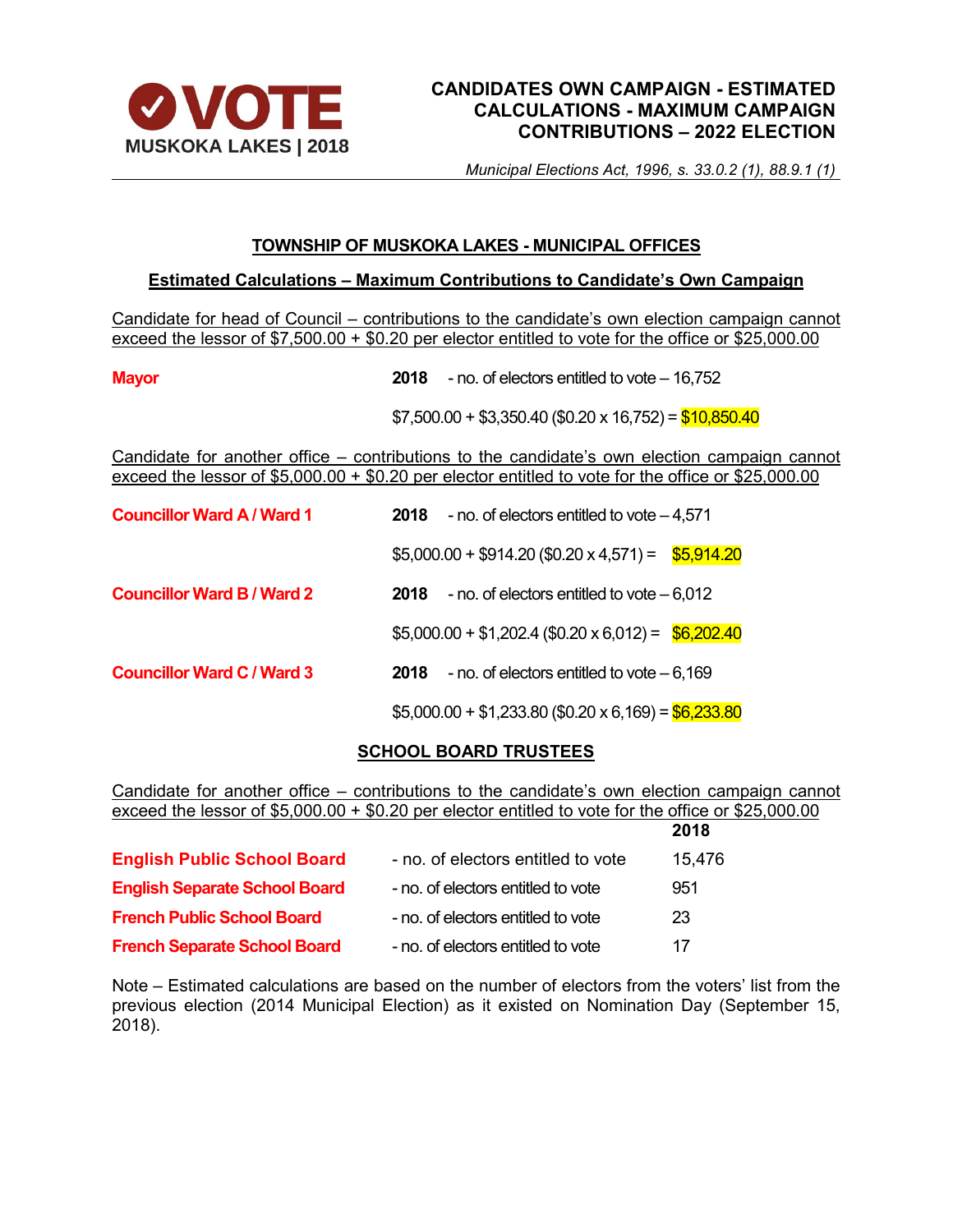

# **CANDIDATES OWN CAMPAIGN - ESTIMATED CALCULATIONS - MAXIMUM CAMPAIGN CONTRIBUTIONS – 2022 ELECTION**

*Municipal Elections Act, 1996, s. 33.0.2 (1), 88.9.1 (1)*

## **Applicable Sections of the Municipal Elections Act, 1996**

### **Certificate, permitted amount of contributions to a candidate's own campaign**

**33.0.2** (1) Upon the filing of a person's nomination, the clerk shall calculate the applicable maximum amount for the purposes of subsection 88.9.1 (1), as of the filing date, using the number of electors referred to in paragraph 1 of subsection 88.9.1 (2), and shall give the person, or the agent filing the nomination for the person, a certificate of the applicable maximum amount as of the filing date.

#### **Calculation final**

**33.0.2** (2) The clerk's calculation is final.

### **Maximum contributions to a candidate's own election campaign**

**88.9.1** (1) A candidate for an office on a council and his or her spouse shall not make contributions to the candidate's own election campaign that, combined, exceed an amount equal to the lesser of,

- (a) the amount calculated by adding,
	- (i) in the case of a candidate for the office of head of council of a municipality, \$7,500 plus 20 cents for each elector entitled to vote for the office, or
	- (ii) in the case of a candidate for an office on a council of a municipality other than the office of head of council,  $$5,000$  plus 20 cents for each elector entitled to vote for the office; and
- (b) \$25,000.

### **Number of electors, regular election**

**88.9.1** (2) For the purposes of subsection (1), for a regular election the number of electors is the greater of the following:

- 1. The number determined from the voters' list from the previous regular election, as it existed on September 15 in the year of the previous election, adjusted for changes made under sections 24 and 25 that were approved as of that day.
- 2. The number determined from the voters' list for the current election, as it exists on September 15 in the year of the current election, adjusted for changes made under sections 24 and 25 that are approved as of that day.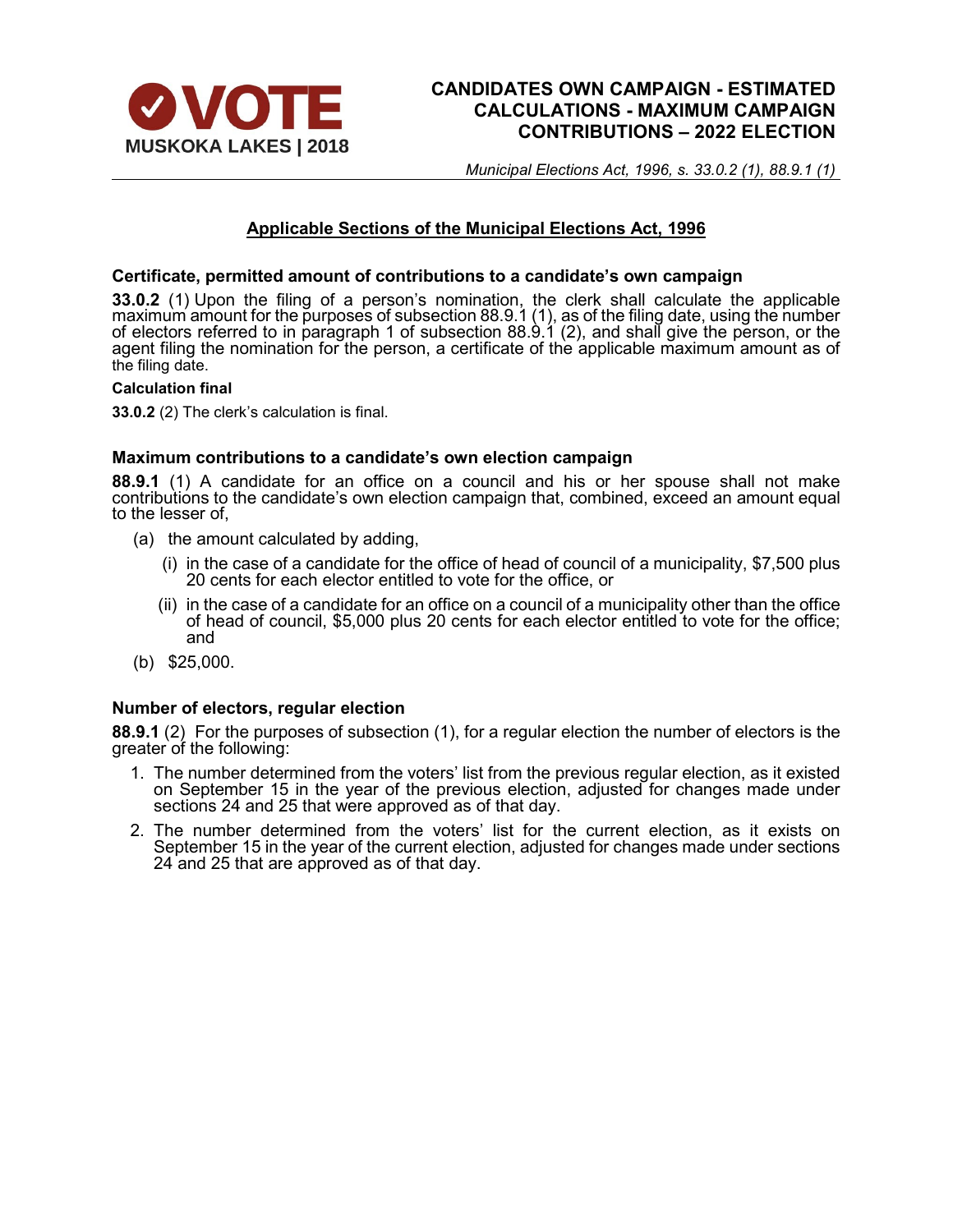

# **CANDIDATES - ESTIMATED CALCULATIONS - MAXIMUM CAMPAIGN EXPENSES – 2022 ELECTION**

*Municipal Elections Act, 1996, s. 33.0.1 (1), 88.20 (6)*

## **TOWNSHIP OF MUSKOKA LAKES - MUNICIPAL OFFICES**

## **Estimated Calculations – Maximum Campaign Expenses**

Candidate for head of Council - \$7,500.00 + \$0.85 per elector entitled to vote for the office

| <b>Mayor</b>                      | - no. of electors entitled to vote - 16,752<br>2018<br>$$7,500.00 + $14,239.20$ (\$0.85 x 16,752) = \$21,739.20 |
|-----------------------------------|-----------------------------------------------------------------------------------------------------------------|
|                                   | Candidate for another office - $$5,000.00 + $0.85$ per elector entitled to vote for the office                  |
| <b>Councillor Ward A / Ward 1</b> | - no. of electors entitled to vote $-4,571$<br>2018<br>$$5,000.00 + $3,885.35$ (\$0.85 x 4,571) = \$8,885.35    |
| <b>Councillor Ward B / Ward 2</b> | - no. of electors entitled to vote $-6,012$<br>2018<br>$$5,000.00 + $5,110.20$ (\$0.85 x 6,012) = \$10,110.20   |
| <b>Councillor Ward C / Ward 3</b> | - no. of electors entitled to vote $-6,169$<br>2018<br>$$5,000.00 + $5,243.65$ (\$0.85 x 6,169) = \$10,243.65   |

# **SCHOOL BOARD TRUSTEES**

Candidate for another office - \$5,000.00 + \$0.85 per elector entitled to vote for the office

|                                      |                                    | 2018   |
|--------------------------------------|------------------------------------|--------|
| <b>English Public School Board</b>   | - no. of electors entitled to vote | 15,476 |
| <b>English Separate School Board</b> | - no. of electors entitled to vote | 951    |
| <b>French Public School Board</b>    | - no. of electors entitled to vote | 23     |
| <b>French Separate School Board</b>  | - no. of electors entitled to vote | 17     |

Note – Estimated calculations are based on the number of electors from the voters' list from the previous election (2018 Municipal Election) as it existed on Nomination Day (September 15, 2018).